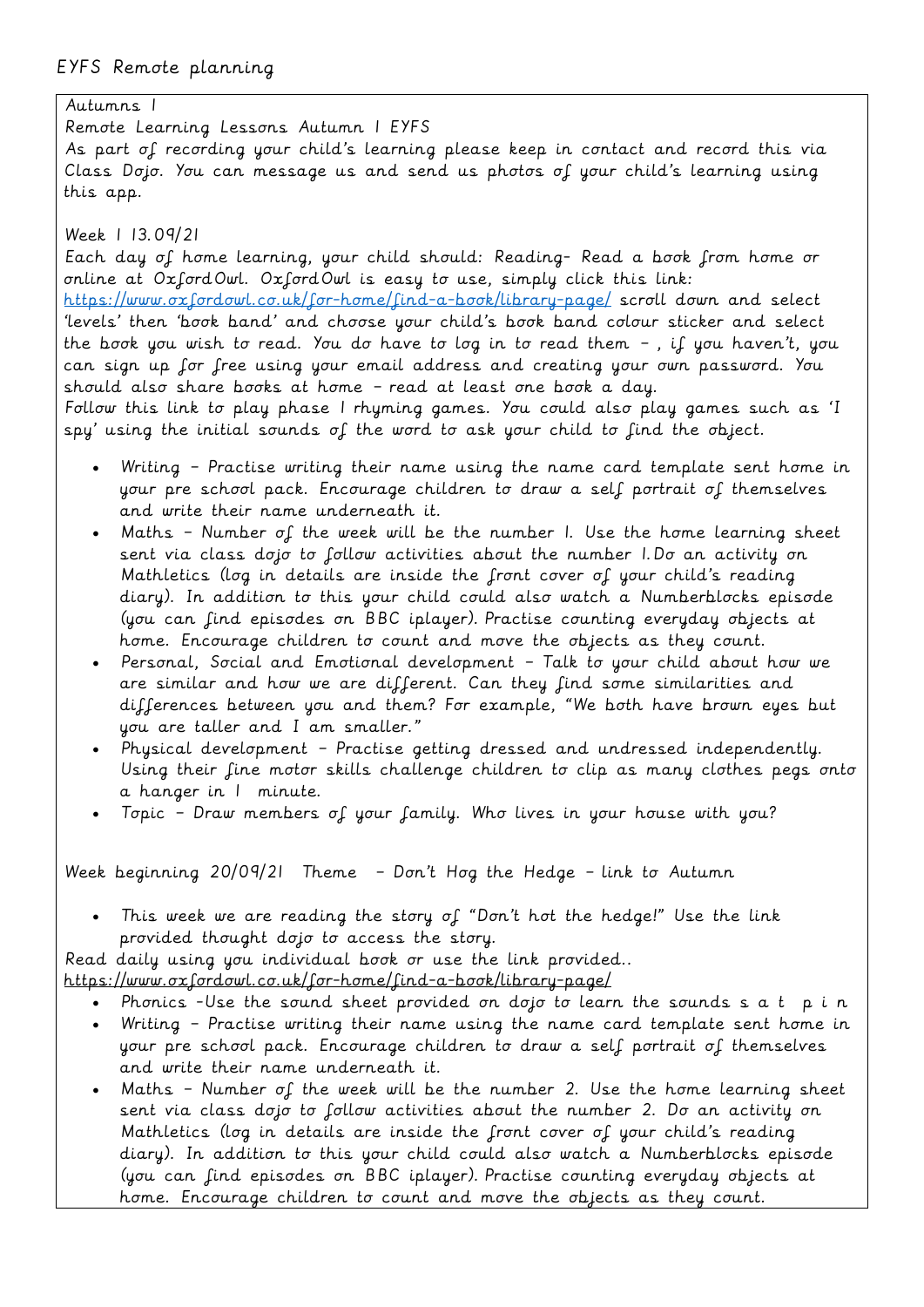- Personal, Social and Emotional development Talk about feelings and emotions with your child. Read the story of the colour monster with your child follow the link for the book, The Color Monster - [Read Aloud by Mr. Joshua Brooks -](https://www.bing.com/videos/search?q=colour+monster+youtube&qpvt=colour+monster+youtube&view=detail&mid=E998F8E16E3596F17EA2E998F8E16E3596F17EA2&&FORM=VRDGAR&ru=%2Fvideos%2Fsearch%3Fq%3Dcolour%2Bmonster%2Byoutube%26qpvt%3Dcolour%2Bmonster%2Byoutube%26FORM%3DVDRE) Bing video discuss the emotions – happy/sad/scared/angry/etc. Can they think of a time when they felt these emotions?
- Physical development Practise using cutlery to eat.
- Topic Create your own hedgehog- you can make your own hedgehog using playdough- drawing- painting or from leaves.

Week beginning 27/09/21 Theme – Don't Hog the Hedge – link to Autumn

This week we are continuing out theme of Autumn Use the link provided thought dojo to access the story.

- Read daily using you individual book or use the link provided.. <https://www.oxfordowl.co.uk/for-home/find-a-book/library-page/>
- Phonics -Use the sound sheet provided on dojo to learn the sounds d g o m h
- Writing Write the sentence: I am \_\_\_\_. (child's name)
- Maths Number of the week will be the number 3. Use the home learning sheet sent via class dojo to follow activities about the number 3. Do an activity on Mathletics (log in details are inside the front cover of your child's reading diary). In addition to this your child could also watch a Numberblocks episode. Count forwards and backwards to 5 then 10. Can they count forwards or backwards from any given number.
- Personal, Social and Emotional development Talk about responsibility, link to story and how were they was responsible. Can they demonstrate they are responsible for their own belongings? Could the help around the house by putting their tidying their toys away themselves.
- Topic- Topic Discuss and name the 4 seasons Autumn, Spring, Summer and Winter – what happens to tree and make their own Autumn picture/ tree

Week beginning 04/10/21

This week we are reading the story of "The Little Red Hen" Use the link provided thought dojo to access the story.

- Read daily using you individual book or use the link provided.. <https://www.oxfordowl.co.uk/for-home/find-a-book/library-page/>
- Phonics -Use the sound sheet provided on dojo to learn the sounds d g o m h
- Writing Practise writing their sounds that they have be taught- follow the link for the teach handwriting website to support letter formation. Encourage your child to draw a character from the story and label it using initial sounds. Eg p for pig d for dog
- Maths Number of the week will be the number 4. Use the home learning sheet sent via class dojo to follow activities about the number 4. Do an activity on Mathletics (log in details are inside the front cover of your child's reading diary). In addition to this your child could also watch a Numberblocks episode. Count forwards and backwards to 5 then 10. Can they count forwards or backwards from any given number.
- Personal, Social and Emotional development Talk about responsibility, link to story and how the hen was responsible. Can they demonstrate they are responsible for their own belongings? Could the help around the house by putting their tidying their toys away themselves.